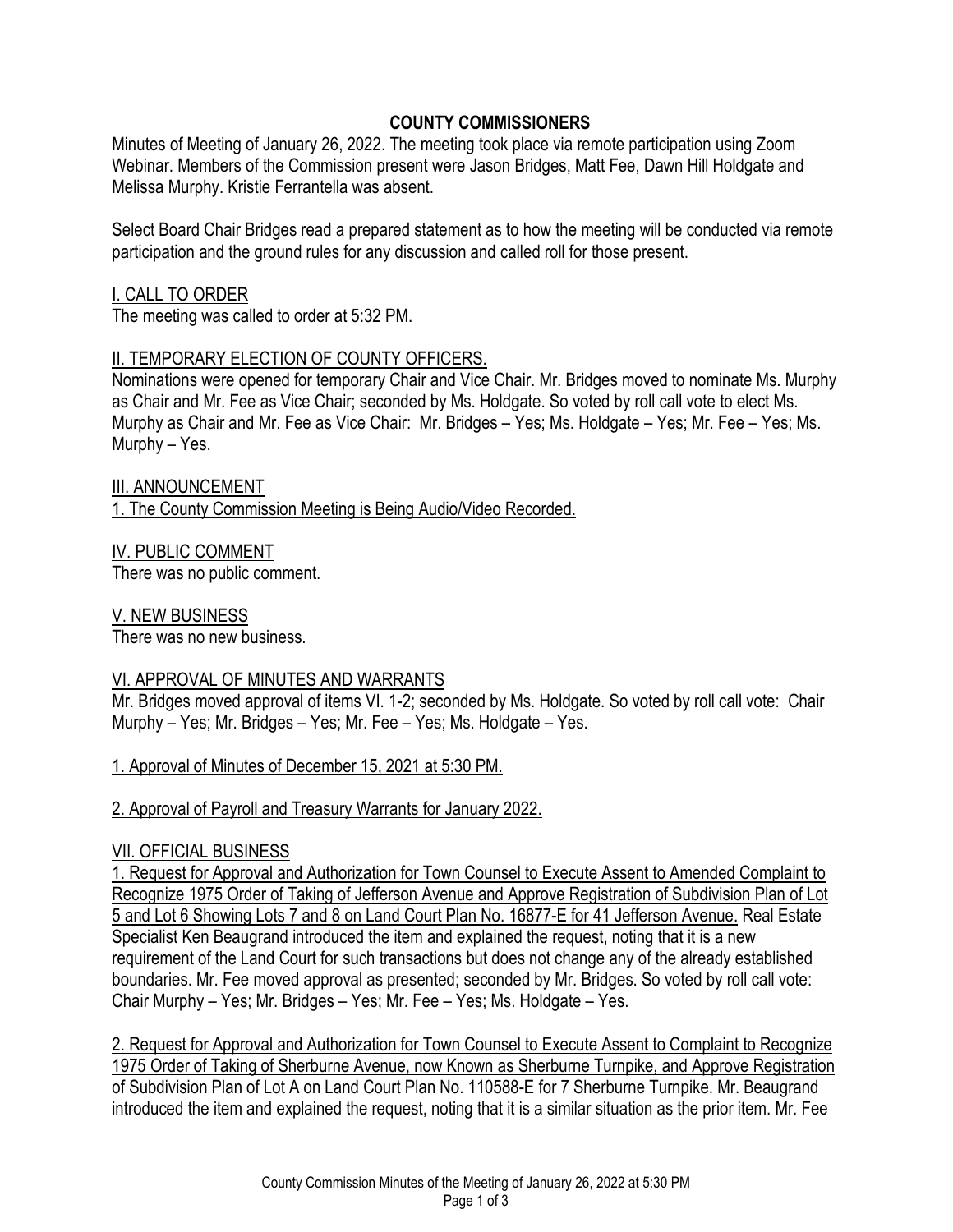moved approval as presented; seconded by Mr. Bridges. So voted by roll call vote: Chair Murphy – Yes; Mr. Bridges – Yes; Mr. Fee – Yes; Ms. Holdgate – Yes.

3. Request for Approval and Execution of Assent to Petition to Approve a Plan for the Registration of Subdivision Plan of Lot 4 Showing Lots 8, 9 and 10 on Land Court Plan No. 10932-D for 19 Sherburne Turnpike. Mr. Beaugrand introduced the item and explained the request and reiterated the requirement of the Land Court. Mr. Fee moved approval as presented; seconded by Mr. Bridges. So voted by roll call vote: Chair Murphy – Yes; Mr. Bridges – Yes; Mr. Fee – Yes; Ms. Holdgate – Yes. Mr. Beaugrand thanked Attorney Vicki Marsh from Town Counsel's office for her significant assistance with these items.

4. Review and Adoption of FY 2023 County Budget. Finance Director Brian Turbitt reviewed and explained the proposed budget as contained in the Board's agenda packet. Mr. Bridges moved approval as presented; seconded by Mr. Fee. So voted by roll call vote: Chair Murphy – Yes; Mr. Bridges – Yes; Mr. Fee – Yes; Ms. Holdgate – Yes.

VIII. COMMISSIONERS REPORTS/COMMENTS No reports.

#### VIII. ADJOURNMENT

At 5:43 PM, Mr. Fee moved adjournment; seconded by Ms. Holdgate. So voted by roll call vote: Chair Murphy – Yes; Mr. Bridges – Yes; Mr. Fee – Yes; Ms. Holdgate – Yes.

Approved the 25th day of May 2022.